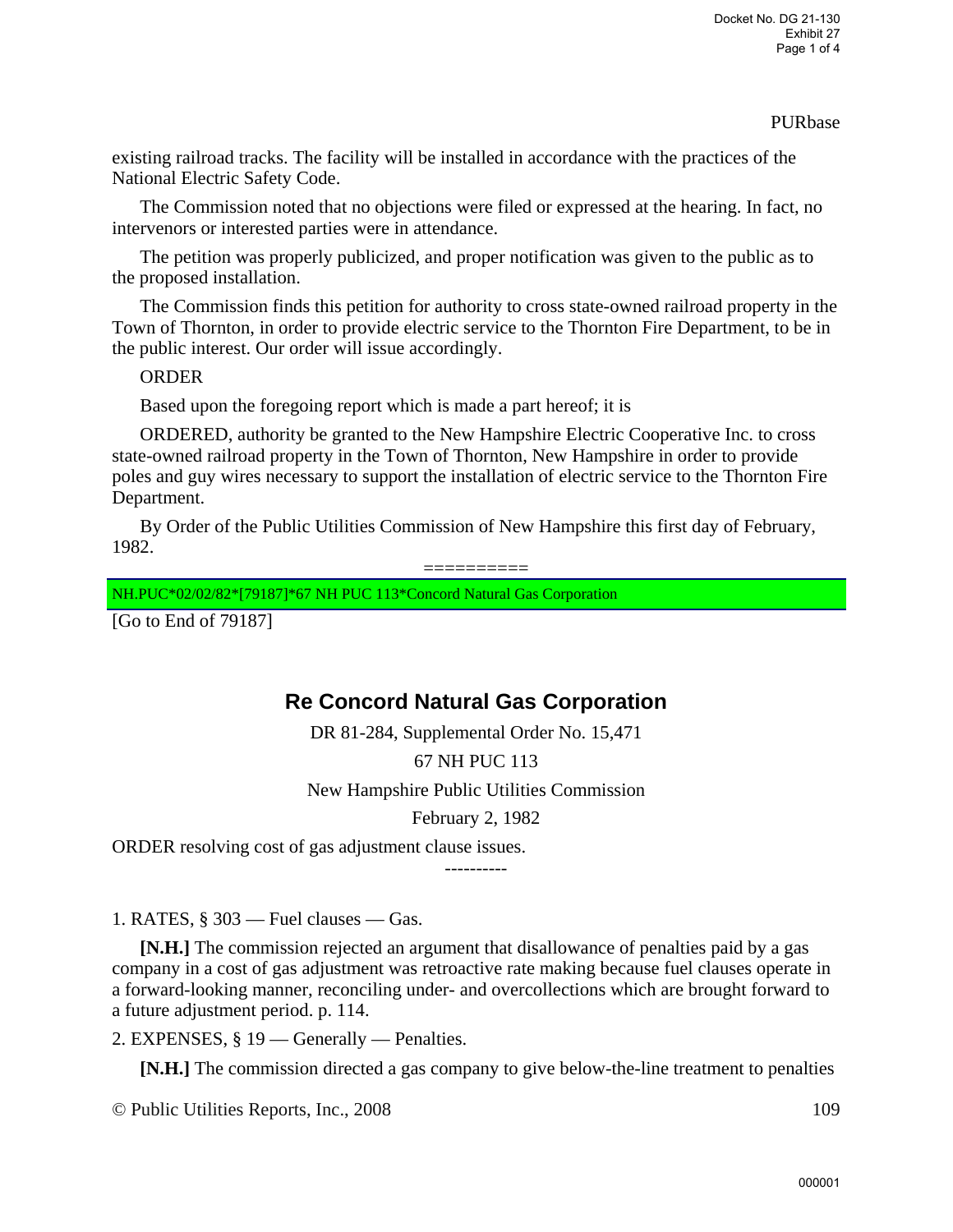PURbase

incurred by exceeding tariff restrictions from a supplier. p. 114.

3. EXPENSES, § 39 — Commodity or supply cost — Gas.

**[N.H.]** A gas company must assure the commission that all reasonable steps have been taken to procure the most favorable price for customers because the cost of gas adjustment clause was not intended to recover costs that were not reasonably incurred. p. 114.

----------

BY THE COMMISSION:

#### MOTION FOR REHEARING AND OTHER RELIEF

On November 25, 1981, Concord Natural Gas Corporation (the "Company") filed a Motion for Rehearing and other relief on the matter of the 1981-82 winter cost of gas adjustment. The Commission issued Order No. 15,285 on November 6, 1981 which rejected the 23rd and 24th Revised Pages 21 and 21A of the tariff for an adjustment of \$0.2466 per therm and ordered the Company to file 25th Revised Pages 21 and 21A to reflect an adjustment of \$0.2132, effective November, 1981. The Commission also ordered the Company to file an entirely new permanent rate structure based on a flat charge per therm to be implemented as of December 1, 1981. On November 13, 1981, the Company filed the flat charge rate design under protest and objected to the implementation of the same.

Concord Natural Gas Corporation objects to the discussion in the Report and Order in this case regarding past winter heating periods and asks that the Commission specifically state how such findings are relevant to this case. The findings in our Report were meant to point out the wide discrepancies in Company forecasts, especially in the last winter period (DR 81-78), and to define the reasons why the Commission was rejecting the forecast of sales for this winter period. The Company further believes our statement regarding past overcollections is incorrect and cites a letter which was sent to the Commission on December 27, 1976 stating that the cost of gas adjustment could be reduced on January 1, 1977. A review of Commission files shows the Company's rate case in Docket No. 76-66 was decided on December 30, 1976 and in that decision, the base cost of gas was changed and the winter cost of gas adjustment was revised for the remainder of the winter period.

#### **Page** 113 **\_\_\_\_\_\_\_\_\_\_\_\_\_\_\_\_\_\_\_\_\_\_\_\_\_\_\_\_\_\_**

[1, 2] Concord Gas objects to the adjustment which was made to remove penalties paid by the Company from the cost of gas adjustment. The Commission reduced costs by \$39,170 and added interest at 8 percent (\$3,539) for a total adjustment of \$42,709. The Company claims that \$39,170 was never paid and only \$19,880 was actually paid. They further claim that only \$8,806 of the penalty was included in the summer cost of gas and the remainder - \$11,074 - was booked "below-the-line". They further argue that the \$8,806 was adjudicated in the summer cost of gas adjustment and therefore has been settled and it would be retroactive ratemaking to include that adjustment in the winter cost of gas adjustment. The Company has submitted documentation to show that the \$11,704 was removed from purchased gas expense in October 1981 and not included in operating expenses. They have also filed documentation attempting to show that the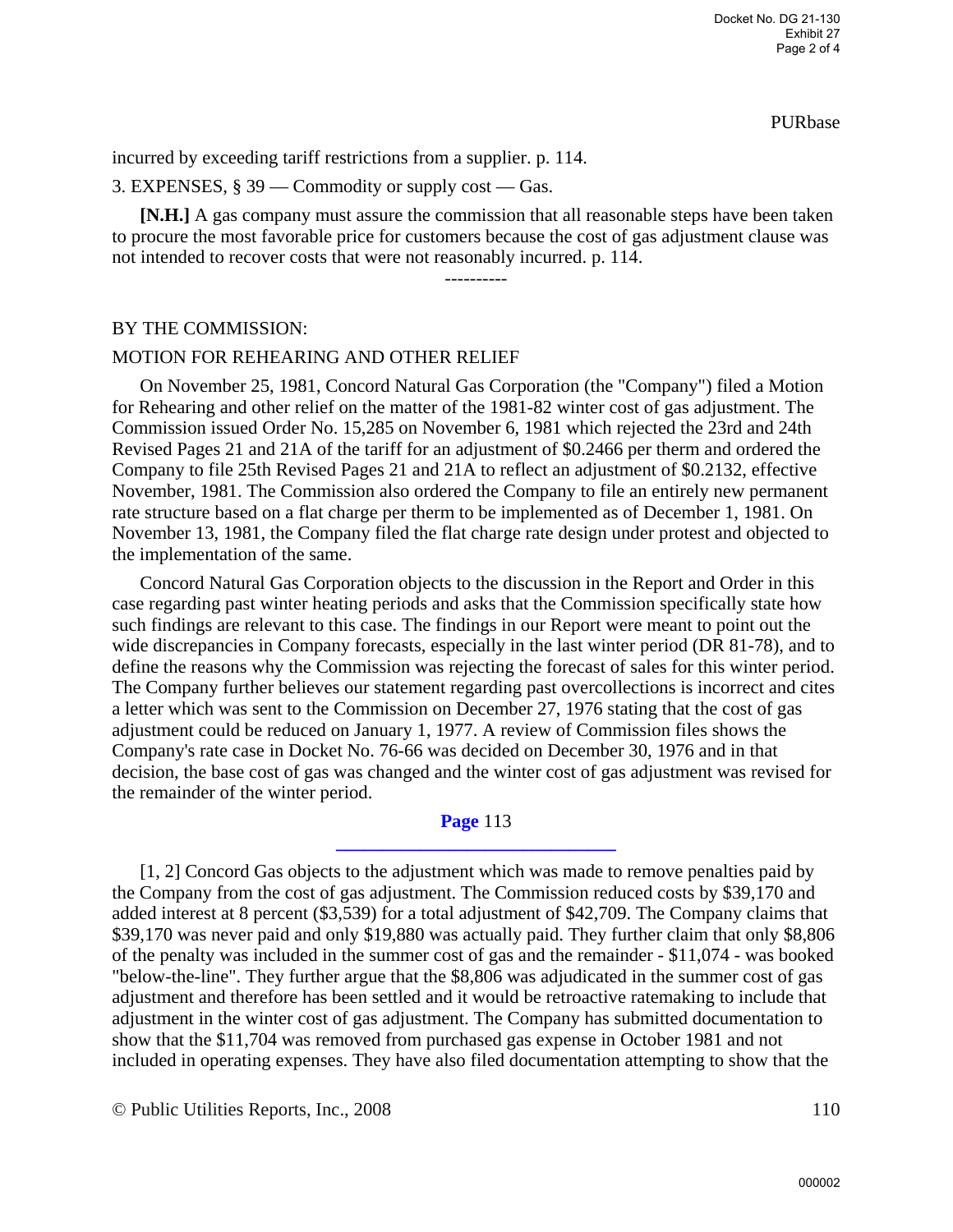#### PURbase

second penalty from Tennessee Gas Pipeline in the amount of \$19,290 was never paid and was forgiven. The Commission does not accept the Company's argument that the disallowance of any portion of the penalty that was included in the summer cost of gas adjustment is retroactive ratemaking. The nature of the fuel clauses approved by this Commission are such that they are always based on estimated costs for a forward-looking period and a subject to reconciliation. Over and undercollections are carried in deferred accounts and are brought forward to a future adjustment period. Furthermore, if the Commission Staff found errors in the past bookings of the cost of gas adjustment, an adjustment would be made. To accept the Company's argument would be to accept the gas costs of Tennessee without considering the fact that the final rates have not been settled at the Federal Energy Regulatory Commission. The Commission reiterates that penalties due to exceeding tariff restrictions from a supplier are not proper costs for ratepayers and are to be booked below the line. Such accounting treatment is hereby ordered by this Commission. As the penalty was included in the 1981 summer cost of gas adjustment, the exclusion of those costs will be reconciled in the next summer cost of gas adjustment in order to return that revenue to the proper ratepayer. The Commission reiterates that it was correct in removing the penalties and will still want further proof as to the second penalty.

[3] Concord Gas objects to the disallowance of \$92,608 for propane purchased from Gas Service, Inc. during the last winter period. As the Company has reviewed its records and has provided this Commission with further substantiation that the propane obtained was at the least available price, the Commission will withdraw its previous adjustment. In the future, the Company must assure this Commission that it has taken all reasonable steps to procure the most favorable price for its customers. The cost of gas adjustment clause is not a blank check for any company to recover costs which have not been reasonably incurred.

The Commission, in its Order, reduced the estimated cost of LNG used by Concord Gas from \$7.605 per MCF to \$7.10 per MCF. Upon a review of all the information supplied by the Company, the Commission will accept \$7.48 per MCF.

The Company objects to the projection of gas sales for the 1981-82 winter period and states that there is no evidence to support a 2.6% reduction in sales. Concord Gas further states that the best sales estimate should be at a

#### **Page** 114 **\_\_\_\_\_\_\_\_\_\_\_\_\_\_\_\_\_\_\_\_\_\_\_\_\_\_\_\_\_\_**

minimum last winter's sales, or 8,318,380 therms. In its appeal, the Company has submitted a new calculation of the cost of gas using actual known sales for November. Instead of reducing sales for the period for the known reduction, the reduction has been shifted to increase sales in January, 1982, for the forecast for the remainder of the period. The Commission has analyzed sales and degree days for the past three years. Their analysis show that for the 1980-81 winter period, the first three months were considerably colder than normal and the last three months were warmer than normal. Due to cycle billings, sales were above average. In order to arrive at a sales projection for a revised cost of gas adjustment, the Commission has obtained the actual sales for November and December, 1981. For the remainder of the period, the original forecasted sales submitted by the Company has been used. The sales forecast in therms is as follows:

[Graphic(s) below may extend beyond size of screen or contain distortions.]